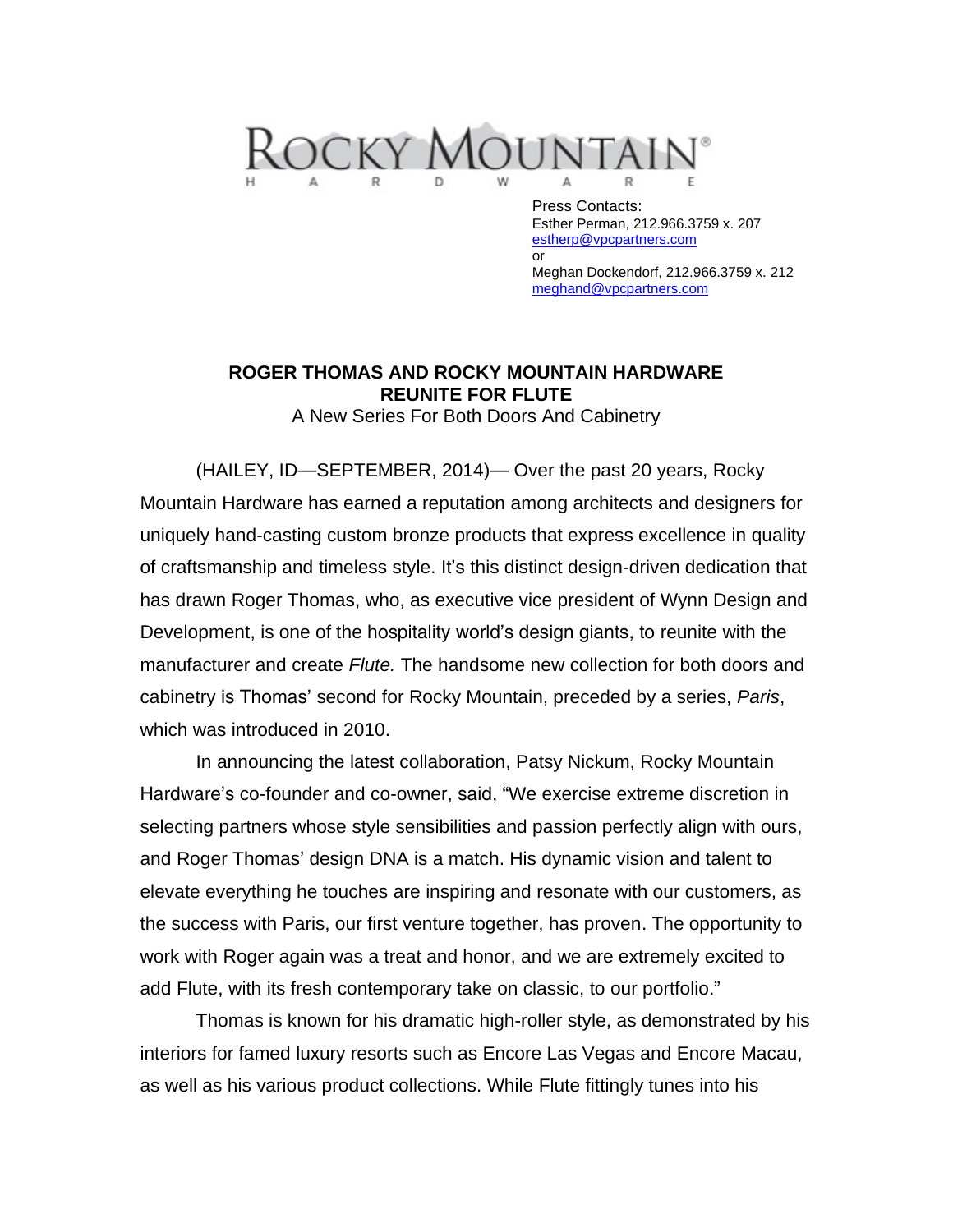signature flair, it also embodies a quiet restraint that only a master craftsman could balance. Aptly named for the fluted (or grooved) detailing that characterizes ancient architectural columns, the collection captures Thomas' affinity for referencing classical elements as seen through a modern day lens. All told there are 14 lever, pull, grip, and knob designs in an array of sizes with complementary escutcheons for door applications. Each piece is thoughtfully simple in shape, commanding in scale and textured to the touch. It is a design that fits comfortably in the hand and seamlessly into any style space, residential or commercial.

Commenting on the association with Rocky Mountain Hardware, Thomas said, "When I first decided to try my hand at hardware I knew Rocky Mountain Hardware would be the perfect partner. After all, the brand is basically based in the backyard of my Ketchum, Idaho, vacation home. But, besides location, location, location, what truly attracted me was the integrity and artisanal beauty of the products, as well as the traditional techniques employed to hand-cast their wares, which I greatly appreciate as a trained metalsmith myself. For me, hardware is the crown jewel of architectural design, and no other manufacturer shares and expresses that sentiment so authentically as Rocky Mountain Hardware."

Flute, like all of Rocky Mountain Hardware's products, is available in 10 fine finishes with customization offered.

To learn more about Rocky Mountain Hardware and its suite of architectural products visit its website, [www.RockyMountainHardware.com,](http://www.rockymountainhardware.com/) or social media channels (Pinterest, Facebook and Twitter). And, to help you tweet the news: Designer Roger Thomas and @RockyMtHardware team up to toast Flute, their new architectural hardware collection for both doors and cabinets.